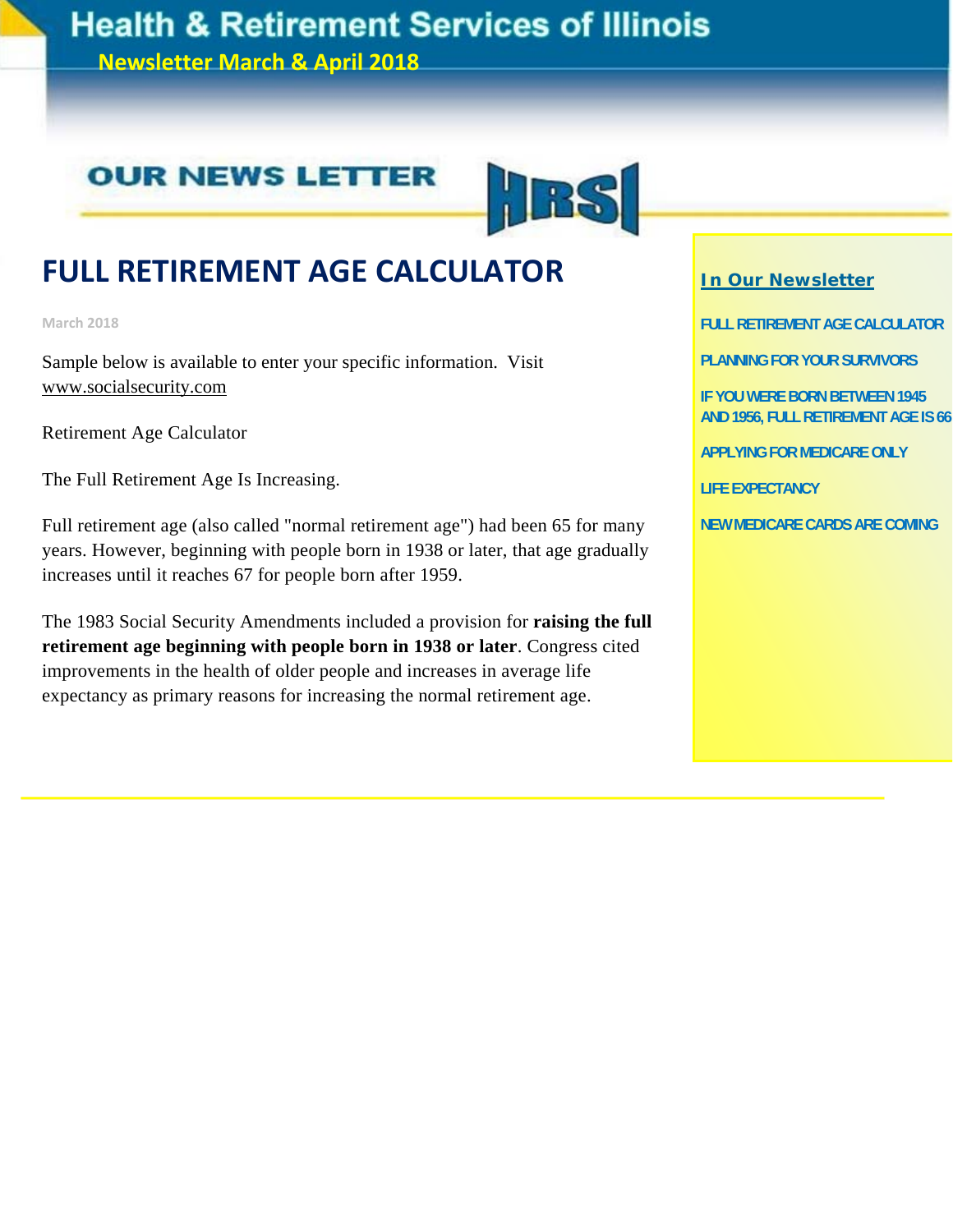# **Planning For Your Survivors**

As you plan for the future, you'll want to think about what your family would need if you should die now. Social Security can help your family if you have earned enough Social Security credits through your work.

You can earn up to four credits each year. In 2018, for example, you earn one credit for each \$1,320 of wages or self-employment income. When you have earned \$5,280, you have earned your four credits for the year.

The number of credits needed to provide benefits for your survivors depends on your age when you die. The younger a person is, the fewer credits they must have for family members to receive survivors benefits. But no one needs more than 40 credits (10 years of work) to be eligible for any Social Security benefit.

However, benefits can be paid to your children and your spouse who is caring for the children even if you don't have the required number of credits. They can get benefits if you have credit for one and one-half years of work (6 credits) in the three years just before your death.

#### For Your Widow Or Widower

There are about 5 million widows and widowers receiving monthly Social Security benefits based on their deceased spouse's earnings record. And, for many of those survivors, particularly aged women, those benefits are keeping them out of poverty.

Your widow or widower can receive:

• reduced benefits as early as age 60 or full benefits at full retirement age or older.

If your widow or widower qualifies for retirement benefits on his or her own record, they can switch to their own retirement benefit as early as age 62.

 benefits as early as age 50 if they're disabled AND their disability started before or within seven years of your death.

If a widow or widower who is caring for your children receives Social Security benefits, they're still eligible if their disability starts before those payments end or within seven years after they end.

Widows, widowers, and surviving divorced spouses cannot apply online for survivors benefits. If they want to apply for disability benefits on your record, they should contact Social Security at **1-800-**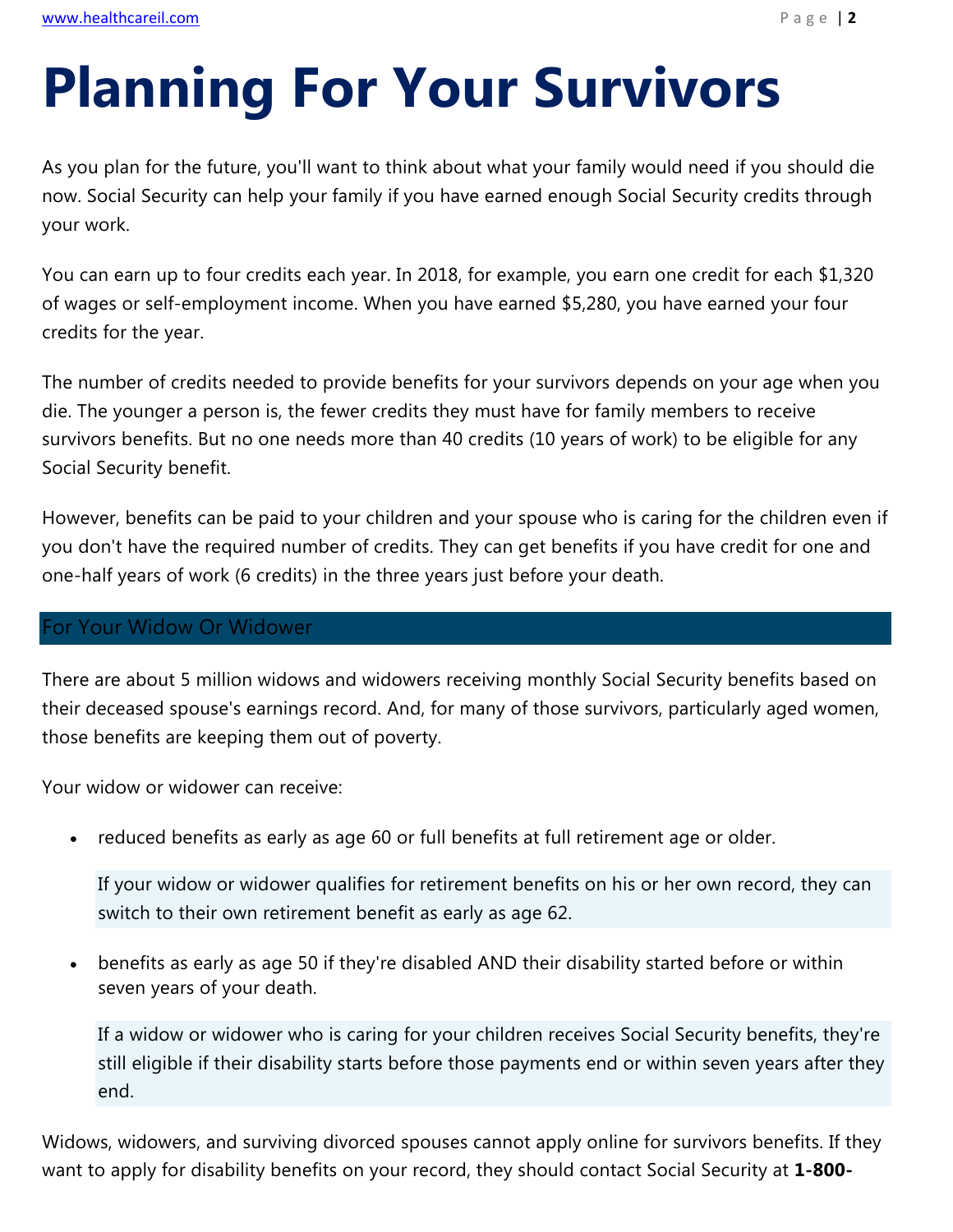**772-1213** to request an appointment. (If they are deaf or hard of hearing, they should call our TTY number, **1-800-325-0778**.)

They can speed up the application process if they complete an Adult Disability Report and have it available at the time of their appointment.

We use the same definition of disability for widows and widowers as we do for workers.

If your widow or widower remarries **after they reach age 60** (age 50 if disabled), the remarriage will not affect their eligibility for survivors benefits.

Your widow or widower **who has not remarried** can receive survivors benefits at any age if they take care of your child who is under age 16 or is disabled and receives benefits on your record.

#### For Your Surviving Divorced Spouse

If you have a surviving divorced spouse, they could get the same benefits as your widow or widower provided that **your marriage lasted 10 years or more**.

If your surviving divorced spouse qualifies for retirement benefits on their own record they can switch to their own retirement benefit as early as age 62.

Benefits paid to a surviving divorced spouse who meets the age or disability requirement as a widow or widower won't affect the benefit amounts your other survivors will receive based on your earnings record.

If your surviving divorced spouse remarries **after they reach age 60** (age 50 if disabled), the remarriage will not affect their eligibility for survivors benefits.

**If your former spouse is caring for your child who is under age 16 or disabled** who gets benefits on your record, they will not have to meet the length-of-marriage rule. (The child must be your natural or legally adopted child.)

However, if they qualify for benefits as a surviving divorced mother or father who is caring for your child, their benefits may affect the amount of benefits your other survivors will receive based on your earnings record.

#### For Your Children

Your unmarried children who are under 18 (up to age 19 if attending elementary or secondary school full time) can be eligible to receive Social Security benefits when you die.

And your child can get benefits at any age if they were disabled before age 22 and remain disabled.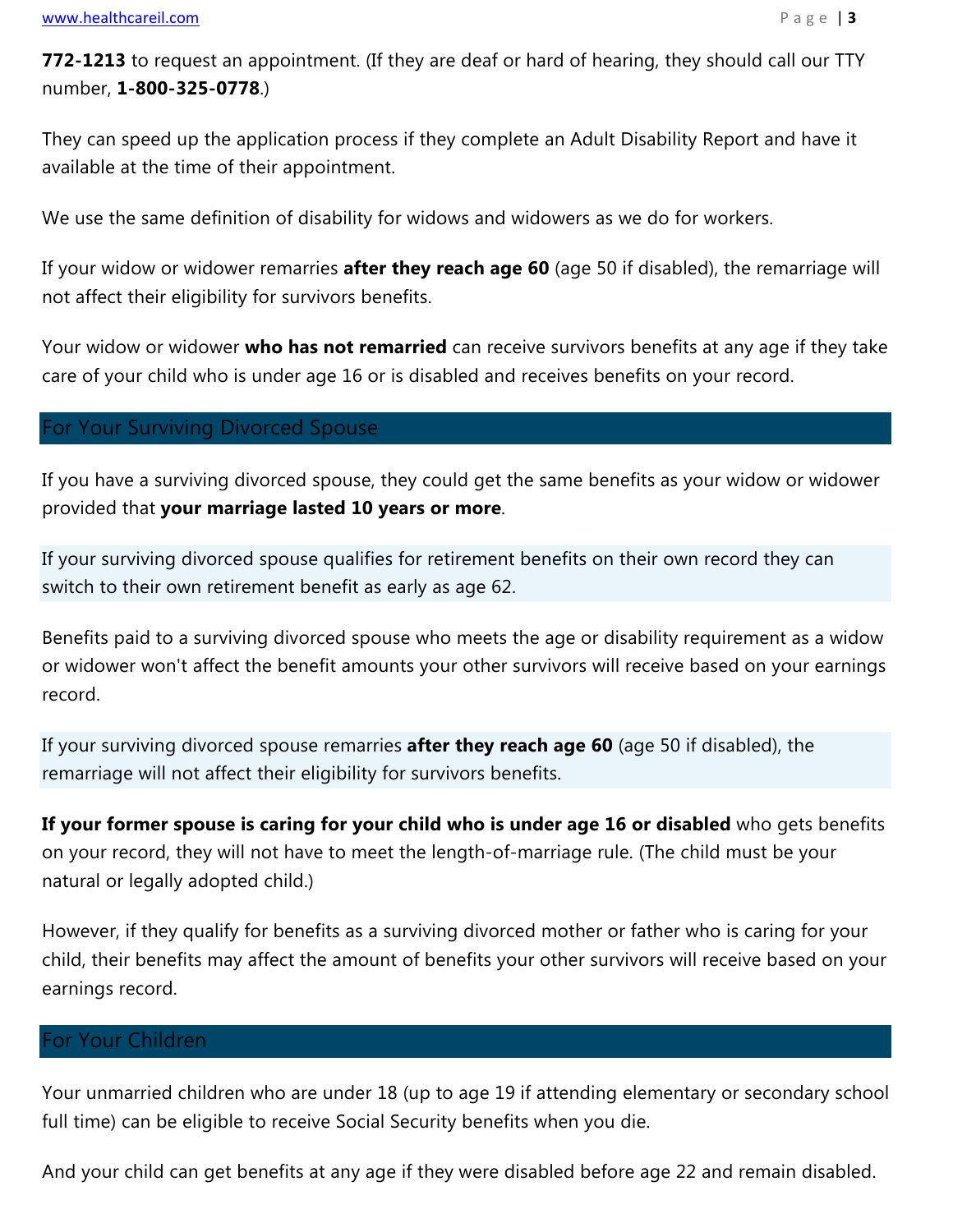Besides your natural children, your stepchildren, grandchildren, step grandchildren or adopted children may receive benefits under certain circumstances.

#### For Your Parents

Your dependent parent who is at least age 62 may receive benefits when you die.

You must have been providing at least half of your parent's support and your parent must not be eligible to receive a retirement benefit that is higher than the benefit we could pay on your record. Your parent also must not have married after your death.

In addition to your natural parent, your stepparent or adoptive parent may receive benefits if they became your parent before you were age 16.

#### How Much Would Your Survivors Receive

How much your family would receive in benefits depends on your average lifetime earnings. The higher your earnings were, the higher their benefits would be. We calculate a basic amount as if you had reached full retirement age at the time you die.

If you are already receiving reduced benefits when you die, survivors benefits are based on that amount. The **maximum** survivors benefit amount is limited to what you would receive if you were still alive.

These are examples of monthly benefit payments:

- Widow or widower, full retirement age or older—100 percent of your benefit amount;
- Widow or widower, age 60 to full retirement age—71½ to 99 percent of your basic amount;
- Disabled widow or widower, age 50 through 59-711<sup>1</sup>/<sub>2</sub> percent;
- Widow or widower, any age, caring for a child under age 16—75 percent;
- A child under age 18 (19 if still in elementary or secondary school) or disabled—75 percent; and
- Your dependent parent(s), age 62 or older:
	- o One surviving parent—82½ percent.
	- o Two surviving parents—75 percent to each parent.

Percentages for a surviving divorced spouse would be the same as above.

There may also be a special lump-sum death payment.

#### Maximum Family Amount

There's a limit to the amount that family members can receive each month. The limit varies, but it is generally equal to about 150 to 180 percent of the basic benefit rate.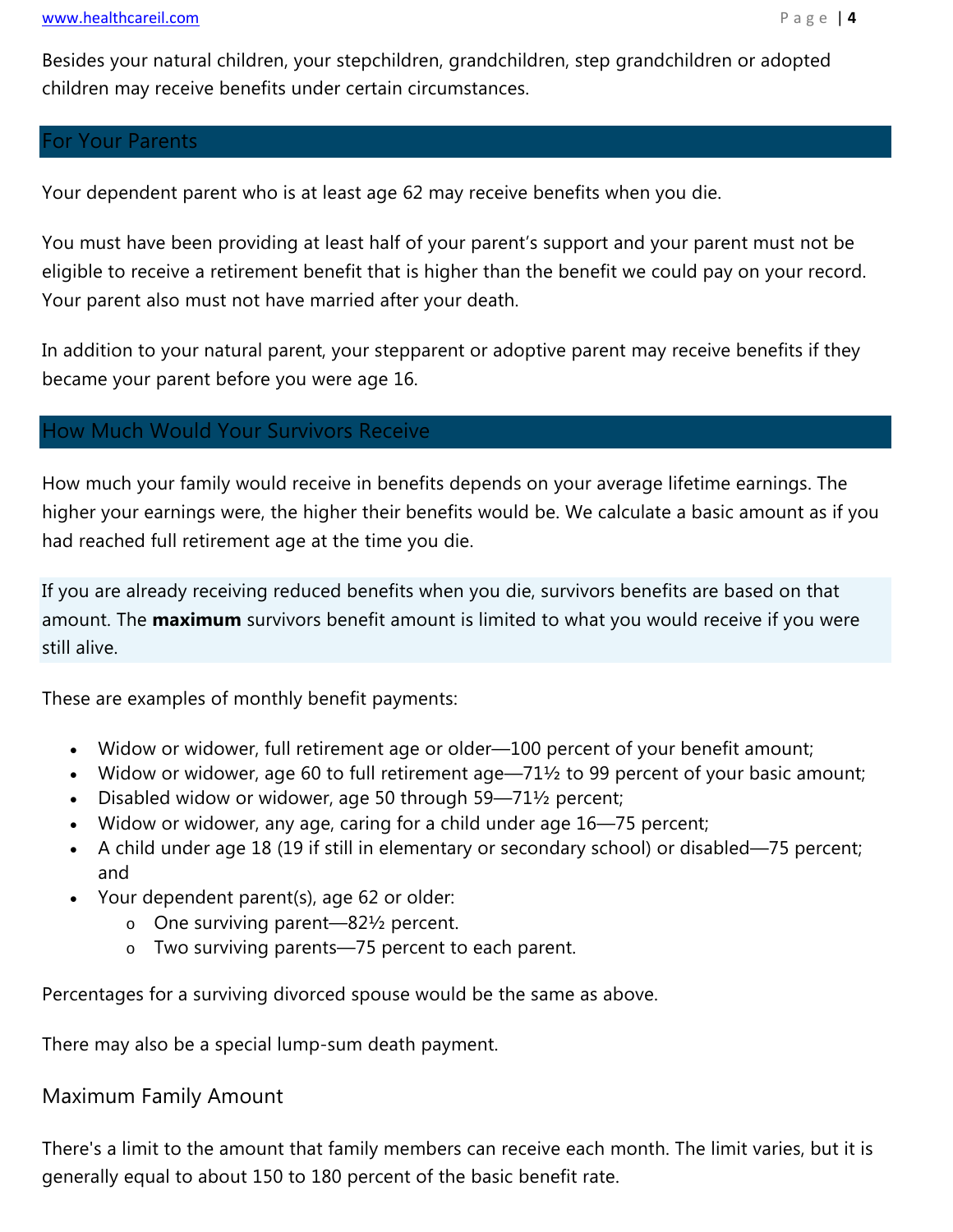#### www.healthcareil.com **Page | 5**

If the sum of the benefits payable to family members is greater than this limit, the benefits will be reduced proportionately. (Any benefits paid to a surviving divorced spouse based on disability or age won't count toward this maximum amount.)

Get your *Social Security Statement* online or check our Benefit Calculators for an estimate of the benefits your family could receive if you died right now.

Other Things You Need To Know

There are limits on how much survivors may earn while they receive benefits.

Benefits for a widow, widower, or surviving divorced spouse may be affected by several additional factors.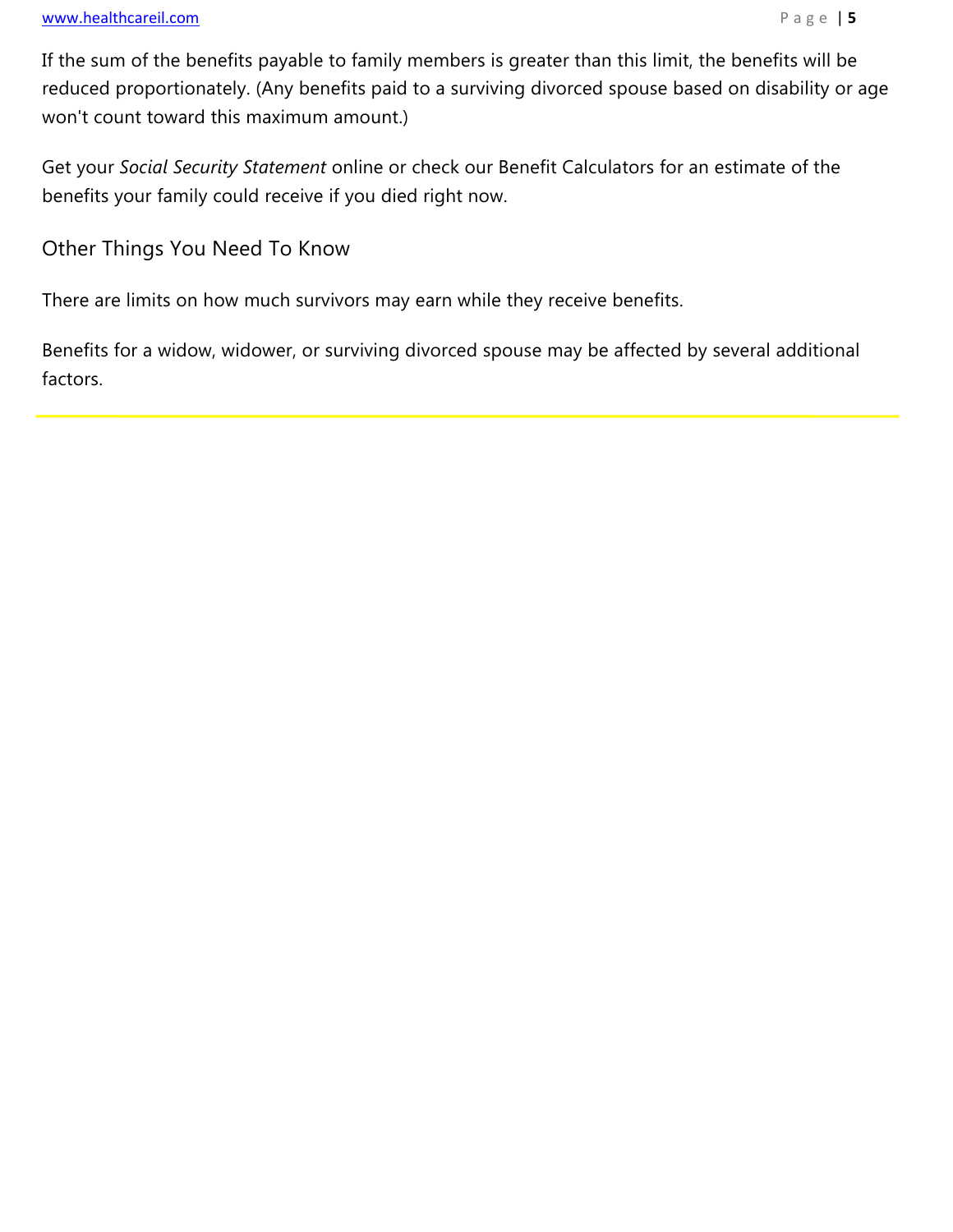#### **Full Retirement Age for Survivors: If You Were Born Between 1945 And 1956 Is 66**

March 2018

The earliest a widow or widower can start receiving Social Security survivors benefits **based on age** will remain age 60.

If you start receiving survivors benefits at age

- 60, you will get 71.5 percent of the monthly benefit because you will be getting benefits for an additional 72 months.
- 62, you will get 81.0 percent of the monthly benefit because you will be getting benefits for an additional 48 months.
- 65, you will get 95.3 percent of the monthly benefit because you will be getting benefits for an additional 12 months.

If you're receiving widows, widowers, or divorced widows or widowers benefits, you can switch to your own retirement benefit as early as age 62.

**Reminder:** Your full retirement age for retirement benefits may not match your full retirement age for survivors benefits.

| <b>How Your Social Security Survivors Benefit is Reduced</b> |                                                                                           |  |  |
|--------------------------------------------------------------|-------------------------------------------------------------------------------------------|--|--|
|                                                              | If you start getting benefits at age The survivors benefit you will receive is reduced to |  |  |
| 60                                                           | 71.5%                                                                                     |  |  |
| $60 + 1$ month                                               | 71.9                                                                                      |  |  |
| $60 + 2$ months                                              | 72.3                                                                                      |  |  |
| $60 + 3$ months                                              | 72.7                                                                                      |  |  |
| $60 + 4$ months                                              | 73.1                                                                                      |  |  |
| $60 + 5$ months                                              | 73.5                                                                                      |  |  |
| $60 + 6$ months                                              | 73.9                                                                                      |  |  |
| $60 + 7$ months                                              | 74.3                                                                                      |  |  |
| $60 + 8$ months                                              | 74.7                                                                                      |  |  |
| $60 + 9$ months                                              | 75.1                                                                                      |  |  |
| $60 + 10$ months                                             | 75.5                                                                                      |  |  |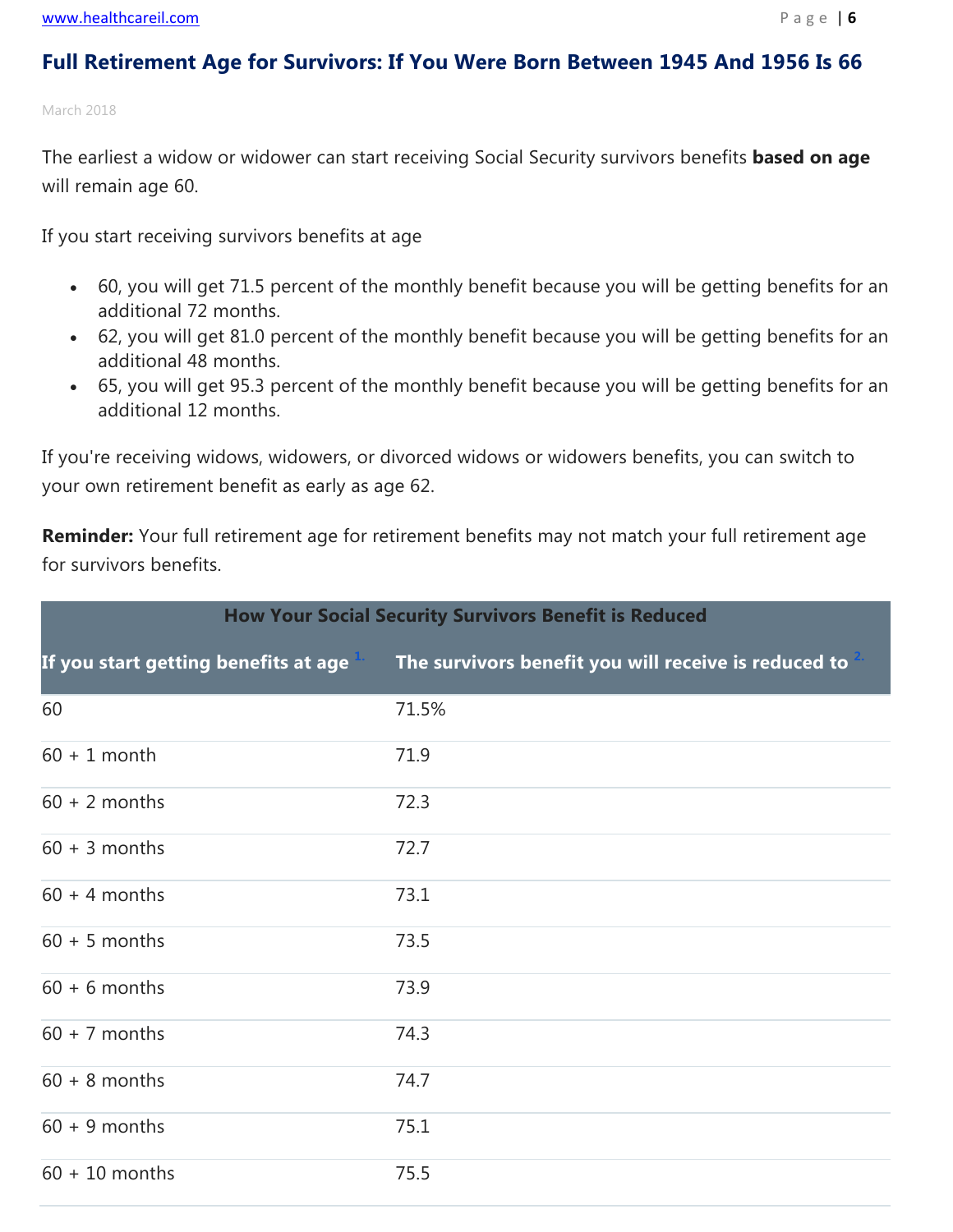www.healthcareil.com **Page 17** 

| <b>How Your Social Security Survivors Benefit is Reduced</b> |                                                                                           |  |  |  |
|--------------------------------------------------------------|-------------------------------------------------------------------------------------------|--|--|--|
|                                                              | If you start getting benefits at age The survivors benefit you will receive is reduced to |  |  |  |
| $60 + 11$ months                                             | 75.9                                                                                      |  |  |  |
| 61                                                           | 76.3                                                                                      |  |  |  |
| $61 + 1$ month                                               | 76.6                                                                                      |  |  |  |
| $61 + 2$ months                                              | 77.0                                                                                      |  |  |  |
| $61 + 3$ months                                              | 77.4                                                                                      |  |  |  |
| $61 + 4$ months                                              | 77.8                                                                                      |  |  |  |
| $61 + 5$ months                                              | 78.2                                                                                      |  |  |  |
| $61 + 6$ months                                              | 78.6                                                                                      |  |  |  |
| $61 + 7$ months                                              | 79.0                                                                                      |  |  |  |
| $61 + 8$ months                                              | 79.4                                                                                      |  |  |  |
| $61 + 9$ months                                              | 79.8                                                                                      |  |  |  |
| $61 + 10$ months                                             | 80.2                                                                                      |  |  |  |
| $61 + 11$ months                                             | 80.6                                                                                      |  |  |  |
| 62                                                           | 81.0                                                                                      |  |  |  |
| $62 + 1$ month                                               | 81.4                                                                                      |  |  |  |
| $62 + 2$ months                                              | 81.8                                                                                      |  |  |  |
| $62 + 3$ months                                              | 82.2                                                                                      |  |  |  |
| $62 + 4$ months                                              | 82.6                                                                                      |  |  |  |
| $62 + 5$ months                                              | 83.0                                                                                      |  |  |  |
| $62 + 6$ months                                              | 83.4                                                                                      |  |  |  |
| $62 + 7$ months                                              | 83.8                                                                                      |  |  |  |
| $62 + 8$ months                                              | 84.2                                                                                      |  |  |  |
| $62 + 9$ months                                              | 84.6                                                                                      |  |  |  |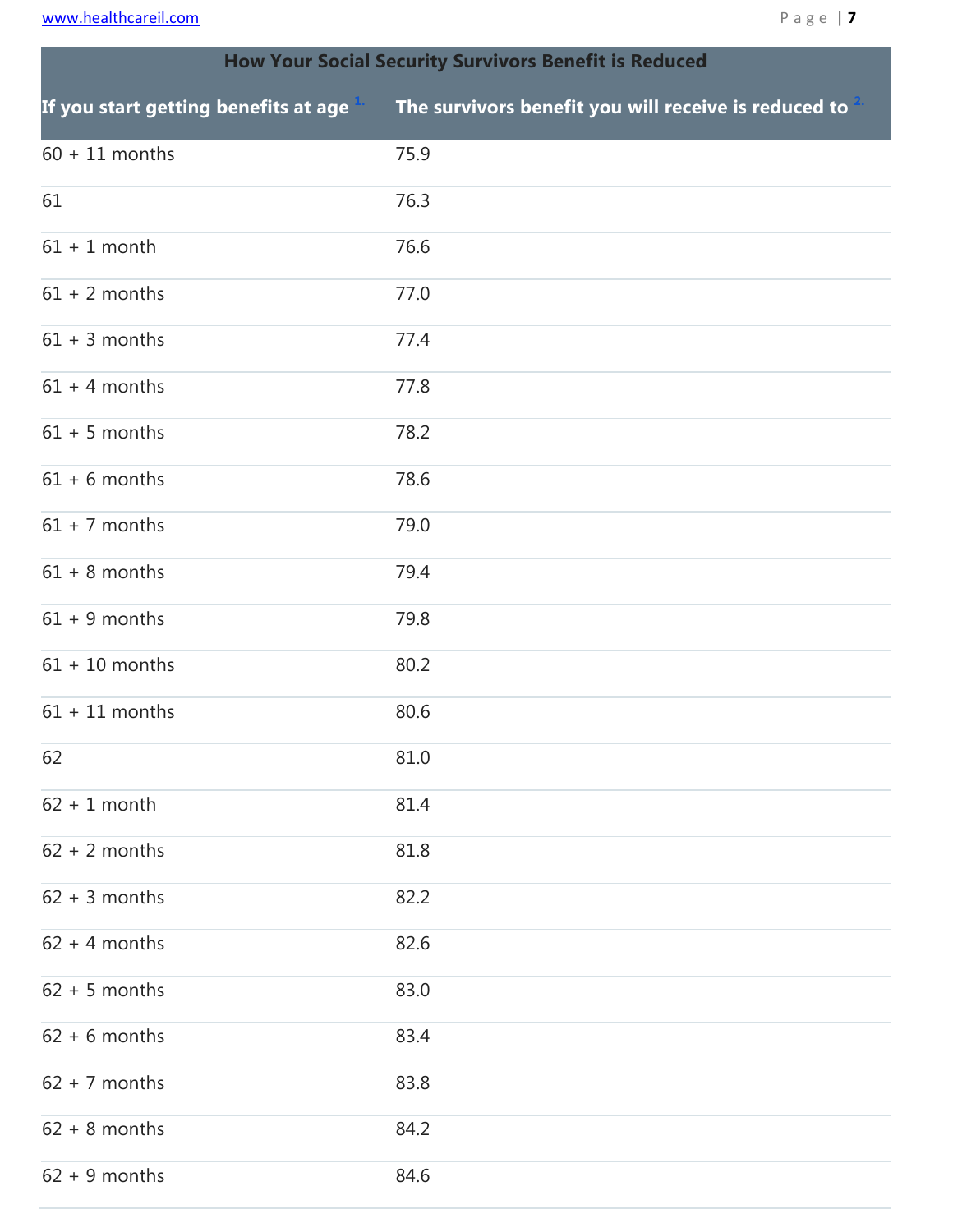www.healthcareil.com **B** a get **8** 

| <b>How Your Social Security Survivors Benefit is Reduced</b> |                                                                                                         |  |  |  |
|--------------------------------------------------------------|---------------------------------------------------------------------------------------------------------|--|--|--|
|                                                              | If you start getting benefits at age $\frac{1}{1}$ The survivors benefit you will receive is reduced to |  |  |  |
| $62 + 10$ months                                             | 85.0                                                                                                    |  |  |  |
| $62 + 11$ months                                             | 85.4                                                                                                    |  |  |  |
| 63                                                           | 85.8                                                                                                    |  |  |  |
| $63 + 1$ month                                               | 86.1                                                                                                    |  |  |  |
| $63 + 2$ months                                              | 86.5                                                                                                    |  |  |  |
| $63 + 3$ months                                              | 86.9                                                                                                    |  |  |  |
| $63 + 4$ months                                              | 87.3                                                                                                    |  |  |  |
| $63 + 5$ months                                              | 87.7                                                                                                    |  |  |  |
| $63 + 6$ months                                              | 88.1                                                                                                    |  |  |  |
| $63 + 7$ months                                              | 88.5                                                                                                    |  |  |  |
| $63 + 8$ months                                              | 88.9                                                                                                    |  |  |  |
| $63 + 9$ months                                              | 89.3                                                                                                    |  |  |  |
| $63 + 10$ months                                             | 89.7                                                                                                    |  |  |  |
| $63 + 11$ months                                             | 90.1                                                                                                    |  |  |  |
| 64                                                           | 90.5                                                                                                    |  |  |  |
| $64 + 1$ month                                               | 90.9                                                                                                    |  |  |  |
| $64 + 2$ months                                              | 91.3                                                                                                    |  |  |  |
| $64 + 3$ months                                              | 91.7                                                                                                    |  |  |  |
| $64 + 4$ months                                              | 92.1                                                                                                    |  |  |  |
| $64 + 5$ months                                              | 92.5                                                                                                    |  |  |  |
| $64 + 6$ months                                              | 92.9                                                                                                    |  |  |  |
| $64 + 7$ months                                              | 93.3                                                                                                    |  |  |  |
| $64 + 8$ months                                              | 93.7                                                                                                    |  |  |  |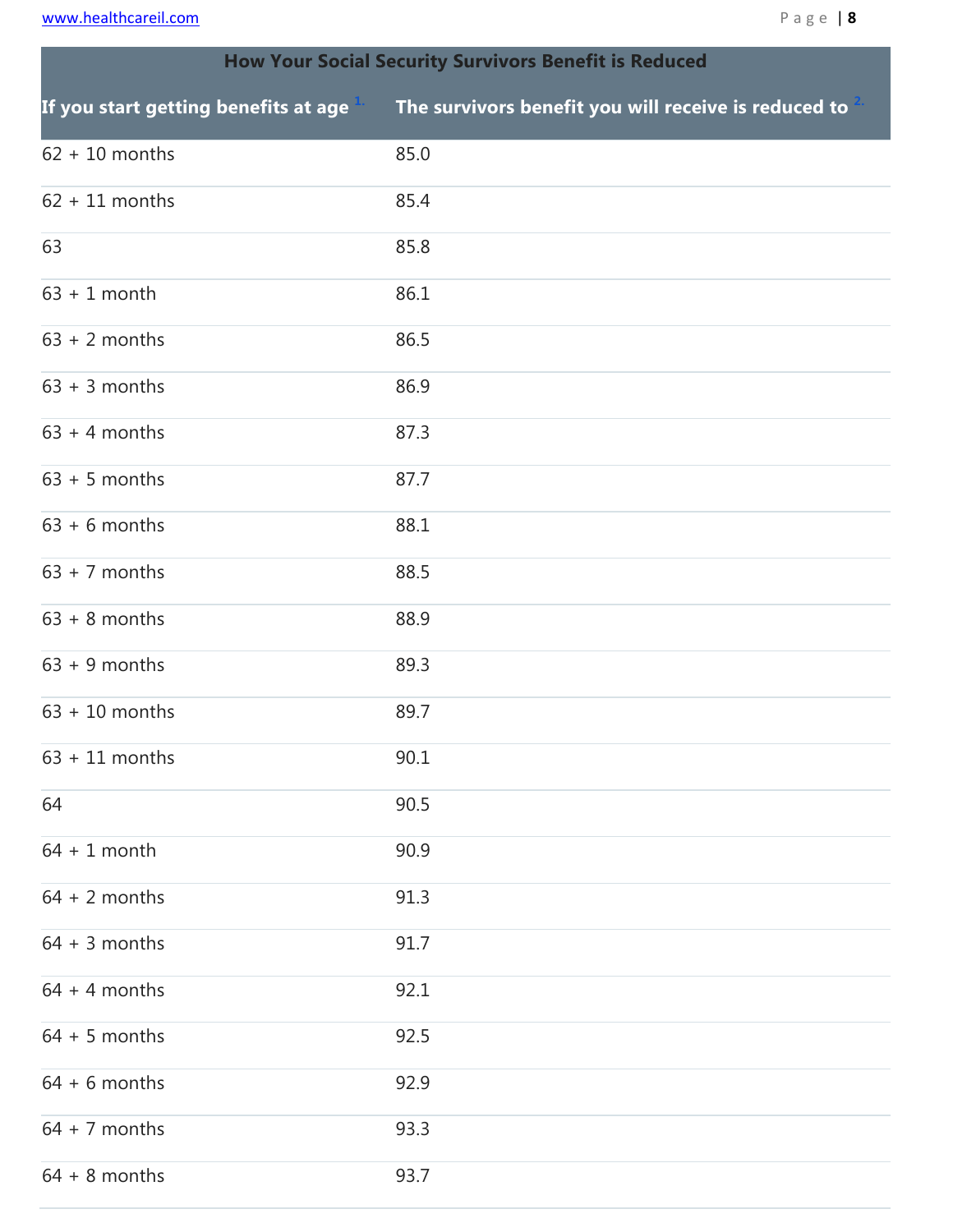www.healthcareil.com

|  |  |  |  | n |
|--|--|--|--|---|
|--|--|--|--|---|

| <b>How Your Social Security Survivors Benefit is Reduced</b> |                                                                                           |  |  |  |
|--------------------------------------------------------------|-------------------------------------------------------------------------------------------|--|--|--|
|                                                              | If you start getting benefits at age The survivors benefit you will receive is reduced to |  |  |  |
| $64 + 9$ months                                              | 94.1                                                                                      |  |  |  |
| $64 + 10$ months                                             | 94.5                                                                                      |  |  |  |
| $64 + 11$ months                                             | 94.9                                                                                      |  |  |  |
| 65                                                           | 95.3                                                                                      |  |  |  |
| $65 + 1$ month                                               | 95.6                                                                                      |  |  |  |
| $65 + 2$ months                                              | 96.0                                                                                      |  |  |  |
| $65 + 3$ months                                              | 96.4                                                                                      |  |  |  |
| $65 + 4$ months                                              | 96.8                                                                                      |  |  |  |
| $65 + 5$ months                                              | 97.2                                                                                      |  |  |  |
| $65 + 6$ months                                              | 97.6                                                                                      |  |  |  |
| $65 + 7$ months                                              | 98.0                                                                                      |  |  |  |
| $65 + 8$ months                                              | 98.4                                                                                      |  |  |  |
| $65 + 9$ months                                              | 98.8                                                                                      |  |  |  |
| $65 + 10$ months                                             | 99.2                                                                                      |  |  |  |
| $65 + 11$ months                                             | 99.6                                                                                      |  |  |  |
| $66^{2}$                                                     | 100                                                                                       |  |  |  |

1. If your birthday is on the  $1<sup>st</sup>$  of the month, we figure your benefit as if your birthday were in the previous month.

2. If your spouse started receiving retirement benefits before their full retirement age, we cannot pay you the full retirement age benefit amount from their record. The maximum survivors benefit is limited to what they would receive if they were still alive.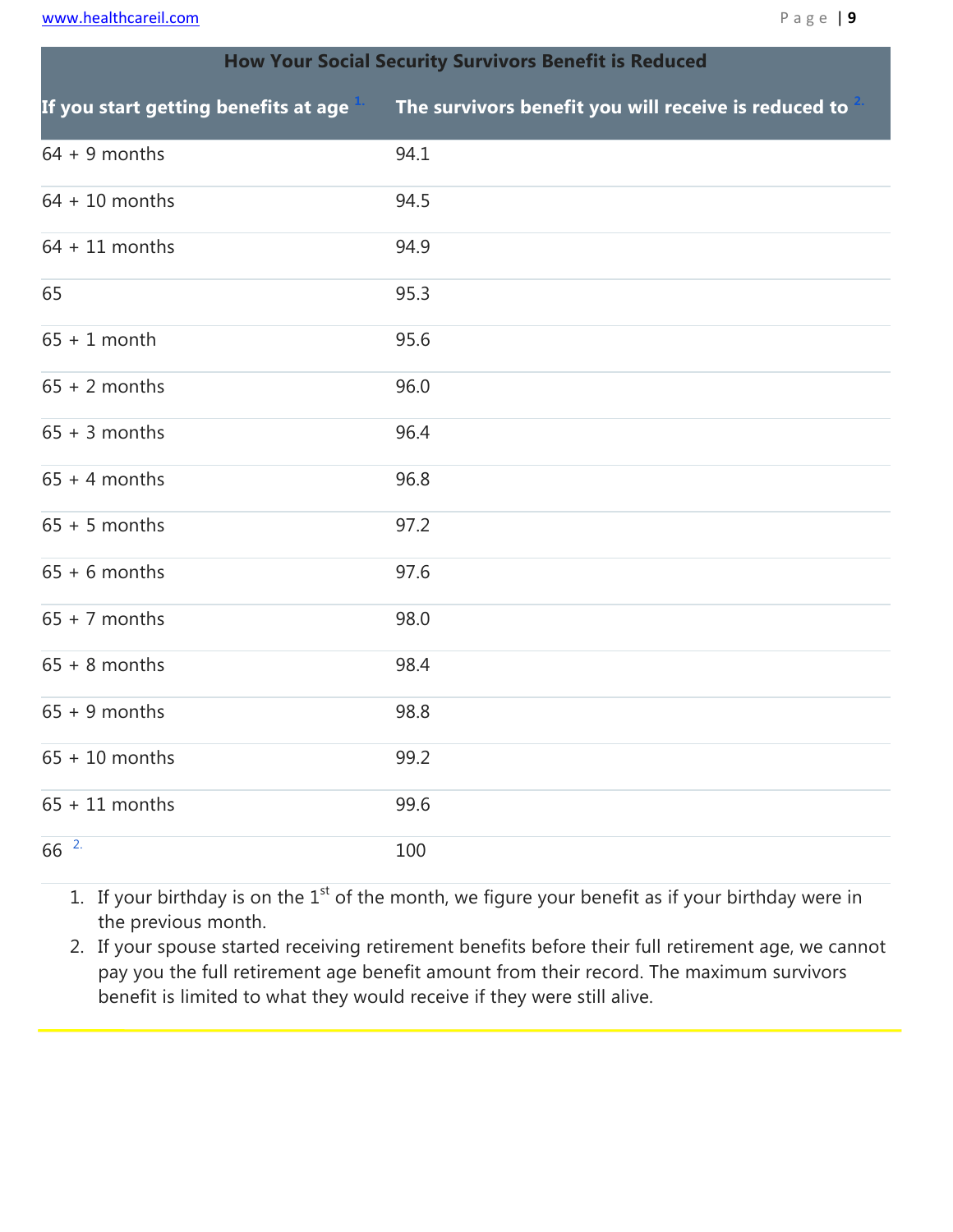# **Applying for Medicare Only**

March 2018

If you are within three months of age 65 or older and not ready to start your monthly Social Security benefits yet, you can use our online retirement application to sign up just for Medicare and wait to apply for your retirement or spouses benefits later.

Before you decide, you need to be sure that you understand how waiting until later will affect:

- the lifetime benefits we can pay on your account and
- your health insurance coverage.

If you have a Health Savings Account (HSA) or health insurance based on current employment, you may want to ask your personnel office or insurance company how signing up for Medicare will affect you.

#### Lifetime Benefits We Can Pay On Your Record

You can start your retirement benefit at any point from age 62 up until age 70. Your benefit amount will be higher the longer you delay starting it. This adjustment is usually permanent. If you:

 Apply for benefits before full retirement age, your benefits will be reduced because you are taking them earlier. (Full retirement age is 66 for people born between 1943 and 1954. Beginning with 1955, two months are added for every birth year until the full retirement age reaches 67 for people born in 1960 or later.)

If your full retirement age is 66 and you decide to start your retirement benefits at age 65, your benefit will be 93.33 percent of your full benefit amount.

- Delay receiving retirement benefits until **after** you reach full retirement age (any month up to age 70), you can increase your benefit by accumulating Delayed Retirement Credits. If your full retirement age is 66 and 2 months and you wait until age 70, your benefit will be 130.67 percent of your full retirement age benefit.
- Have family members who qualify for benefits, a delay means you would lose some of the benefits they might have received. However, delaying benefits also increases the maximum monthly survivors benefit your spouse may receive.

#### If You Plan To Continue Working

Even if you plan to continue working, you may still be able to receive some benefits. If you are under full retirement age and you earn over a certain amount, we will deduct the excess earnings from your benefits.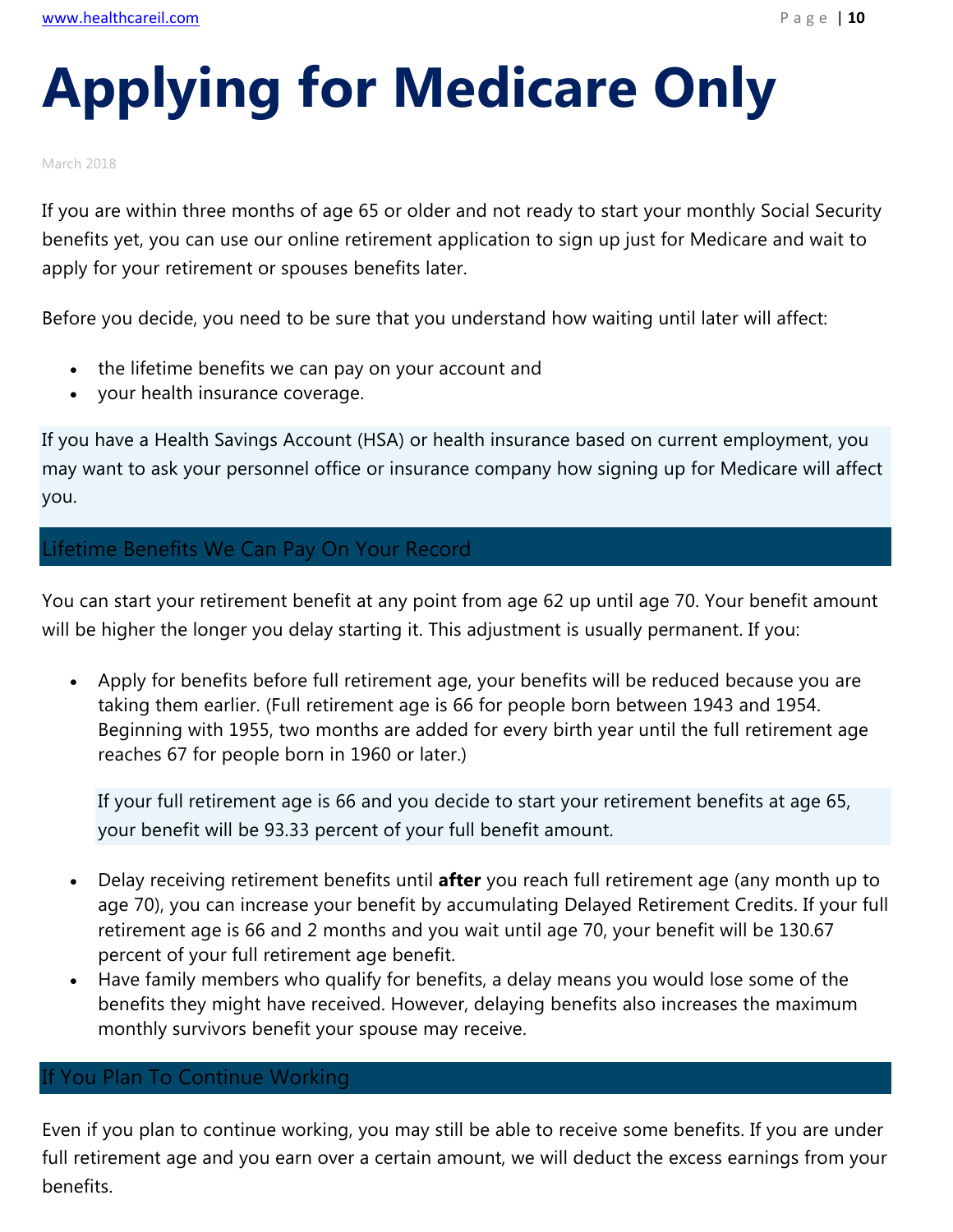If you delay receiving benefits until the month you reach full retirement age, you may receive your benefits with no limit on your earnings.

For more information that will help you decide the best time to start benefits, please read Other Things To Consider.

#### Your Health Insurance Coverage

Medicare is our country's health insurance program for people age 65 or older. The program helps with the cost of health care, but it does not cover all medical expenses or the cost of most long-term care.

 **Hospital insurance (Part A)** helps pay for inpatient care in a hospital or skilled nursing facility (following a hospital stay), some home health care, and hospice care.

Most people age 65 or older are eligible for free Medicare hospital insurance (Part A) if they have worked and paid Medicare taxes long enough. You should sign up for Medicare hospital insurance (Part A) 3 months before your 65th birthday, whether or not you want to begin receiving retirement benefits.

**Medical insurance (Part B)** helps pay for doctors' services and many other medical ser

Anyone who is eligible for free Medicare hospital insurance (Part A) can enroll in Medicare medical insurance (Part B) by paying a monthly premium. Some beneficiaries with higher incomes will pay a higher monthly Part B premium.

To find out the premium amount you pay, read "*Medicare Premiums: Rules For Higher-Income Beneficiaries*".

#### Should I Sign Up For Medical Insurance (Part B)?

When you sign up for Medicare, you will be asked if you want to enroll in Medical insurance (Part B).

If you do not choose to enroll in Medicare Part B and then decide to do so later, your coverage may be delayed and you may have to pay a higher monthly premium unless you qualify for a "Special Enrollment Period," or SEP.

#### Special Enrollment Period (SEP)

If you are age 65 or older **and** your medical insurance coverage is under a group health plan based on your, or your spouse's, **current employment**, you may not need to apply for Medicare supplementary medical insurance (Part B) at age 65. You may qualify for a SEP that will let you sign up for Part B during: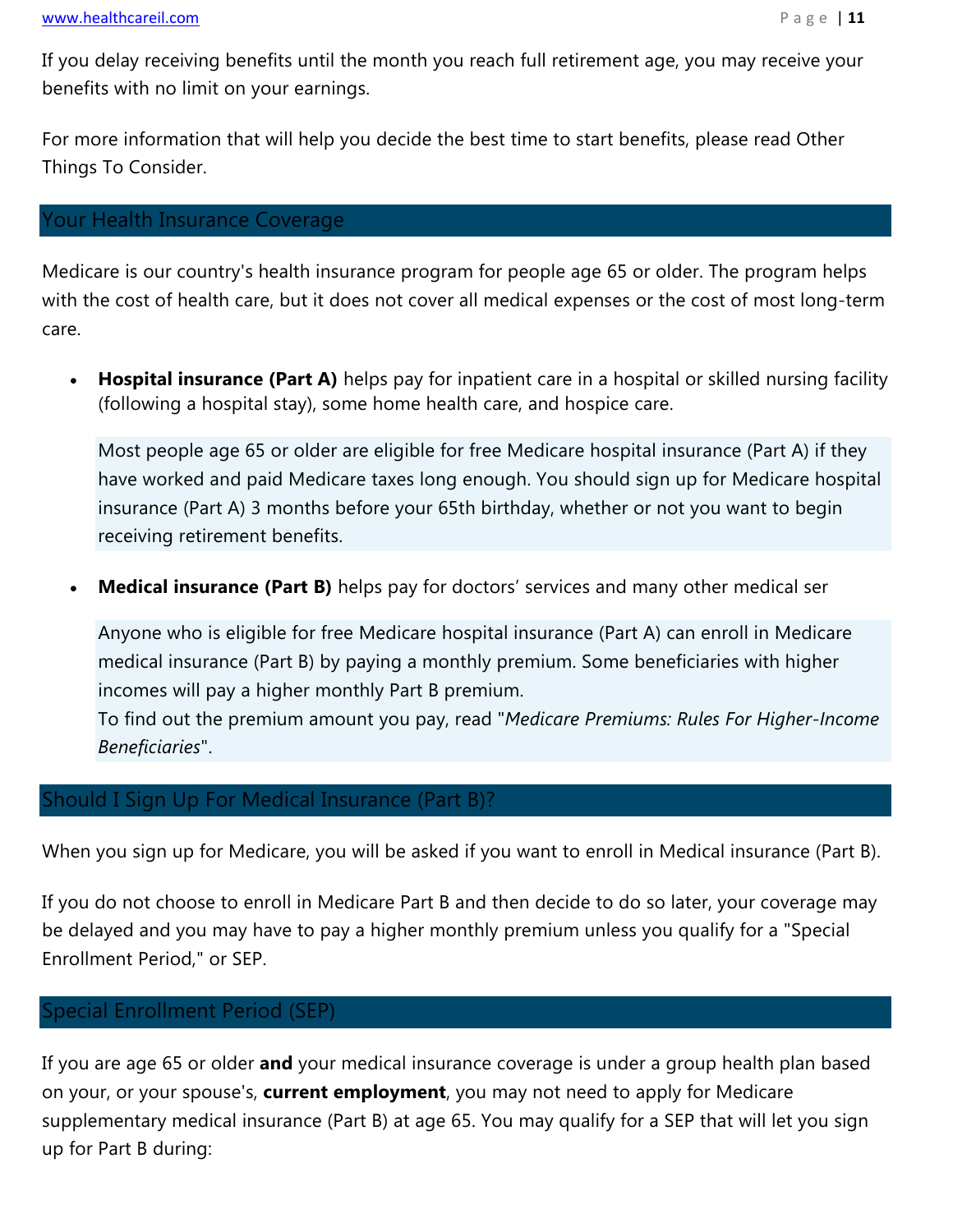- Any month you remain covered under the group health plan **and** your, or your spouse's, employment continues; **or**
- The 8-month period that begins with the month after your group health plan coverage or the employment it is based on ends, whichever comes first.

**Exception:** If your group health plan coverage or the employment it is based on ends during your initial enrollment period for Medicare Part B, you do not qualify for a SEP.

Your initial enrollment period starts three months before the month you attain age 65 and ends three months after the month you turn 65.

If you want to know more about enrollment periods for Part B, please read the information about general and SEP in our "*Medicare*" booklet **or** talk to your personnel office before you decide.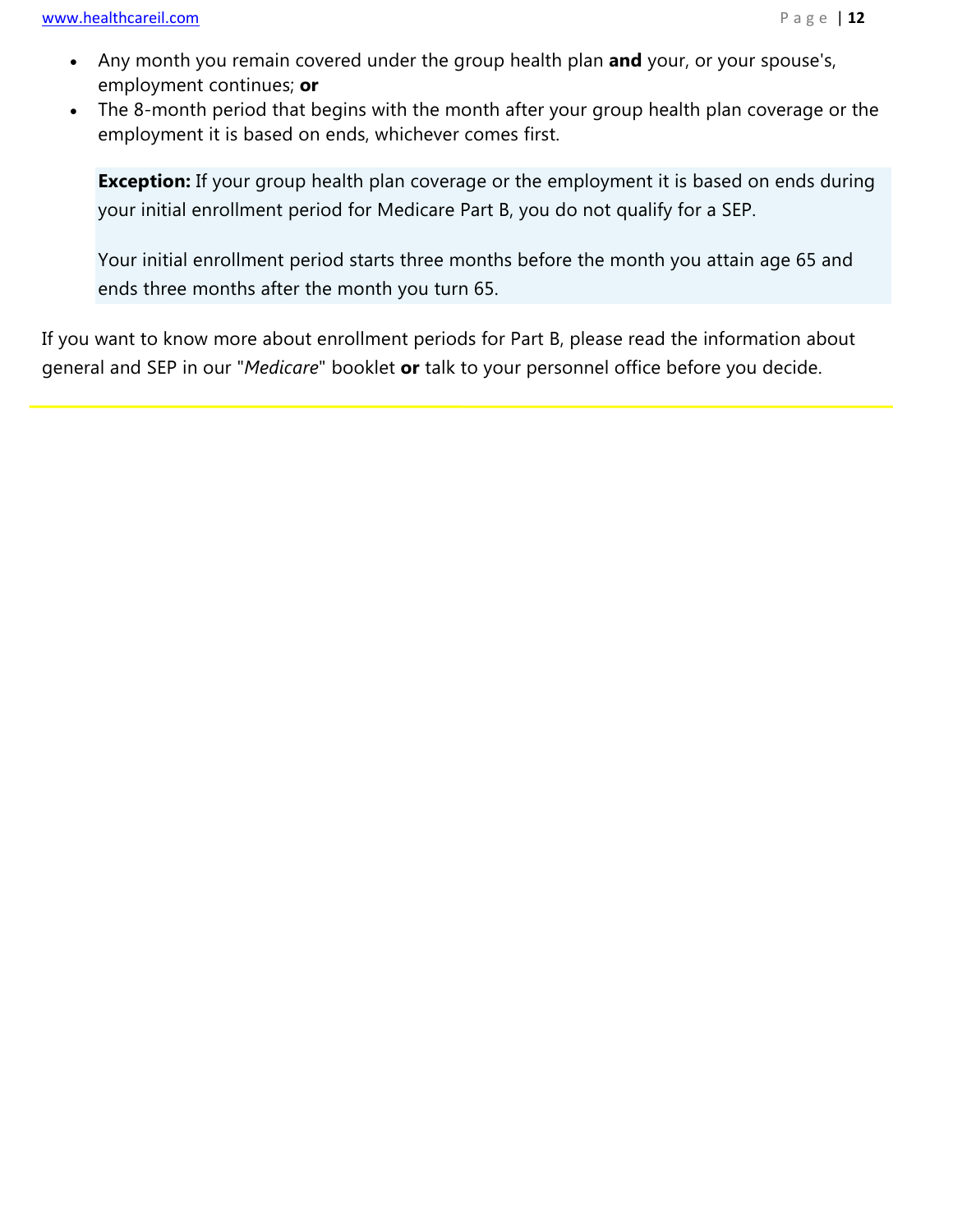# **Life Expectancy**

#### March 2018

When you are considering when to collect retirement benefits, one important factor to take into account is how long you might live.

According to data we compiled:

- A man reaching age 65 today can expect to live, on average, until age 84.3.
- A woman turning age 65 today can expect to live, on average, until age 86.6.

And those are just averages. About one out of every four 65-year-olds today will live past age 90, and one out of 10 will live past age 95.

Want to know your life expectancy? You can use our simple Life Expectancy Calculator to get a rough estimate of how long you (or your spouse) may live. Knowing this information can help you make a more informed choice regarding when to collect Social Security retirement benefits.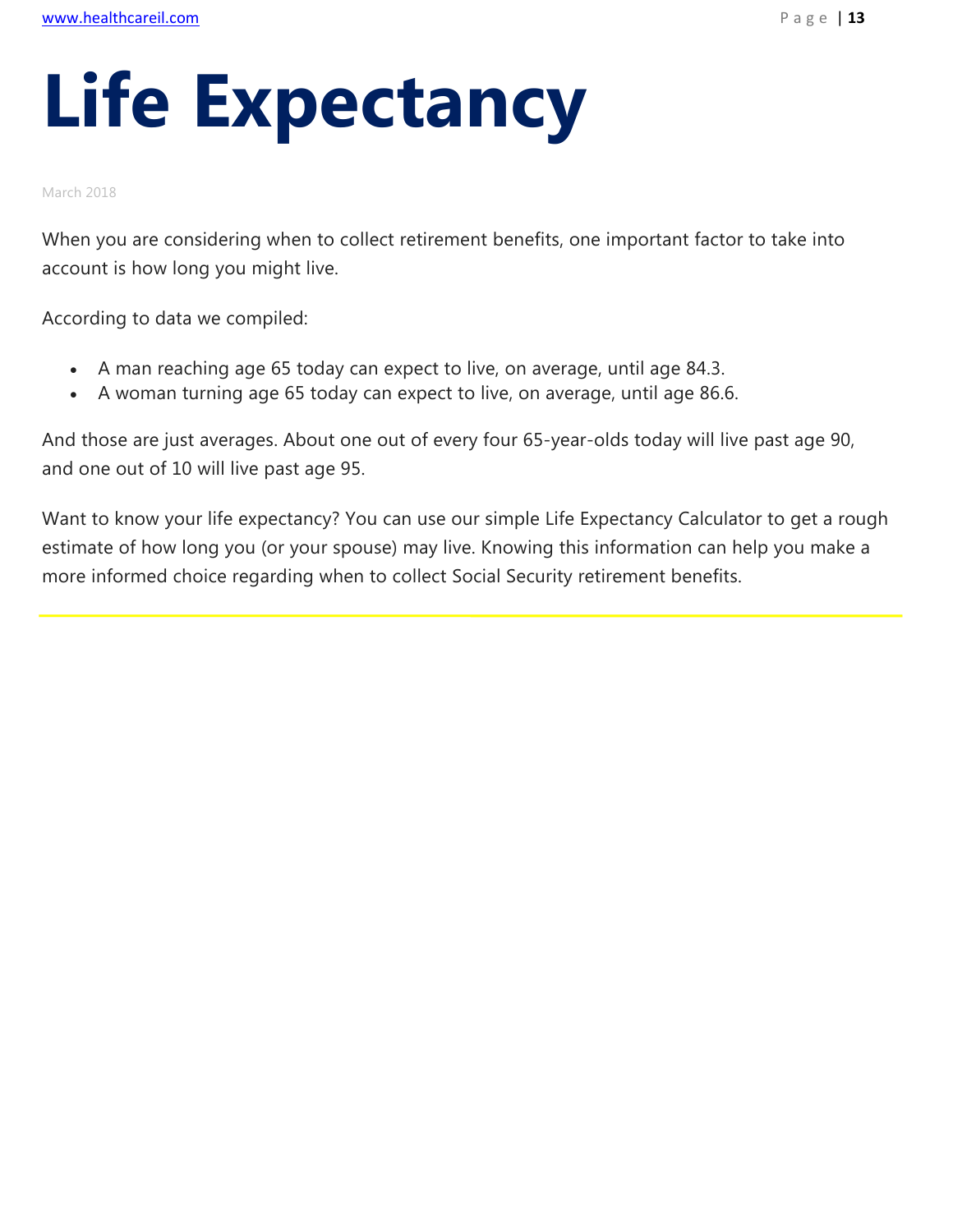## **Your Medicare card**

#### April 2018

When you're enrolled in Medicare, you'll get your red, white, and blue Medicare card in the mail. If you're automatically enrolled, you'll get your red, white, and blue Medicare card in the mail 3 months before your 65th birthday or your 25th month of getting disability benefits. Your Medicare card shows that you have Medicare health insurance. It shows whether you have Part A (Hospital Insurance), Part B (Medical Insurance) or both, and it shows the date your coverage starts.

Be sure to carry your card with you when you're away from home. Let your doctor, hospital, or other health care provider see your card when you need hospital, medical or other health services.



#### **New Medicare cards are coming**

Medicare is mailing new Medicare cards to all people with Medicare starting in April 2018.

#### **10 things to know about your new Medicare card**

- 1. Your new card will automatically come to you. You don't need to do anything as long as your address is up to date. If you need to update your address, visit your mySocial Security account.
- 2. Your new card will have a new Medicare Number that's unique to you, instead of your Social Security Number. This will help to protect your identity.
- 3. Your Medicare coverage and benefits will stay the same.
- 4. Mailing takes time. Your card may arrive at a different time than your friend's or neighbor's.
- 5. Your new card is paper, which is easier for many providers to use and copy.
- 6. Once you get your new Medicare card, destroy your old Medicare card and start using your new card right away.
- 7. If you're in a Medicare Advantage Plan (like an HMO or PPO), your Medicare Advantage Plan ID card is your main card for Medicare—you should still keep and use it whenever you need care. However, you also may be asked to show your new Medicare card, so you should carry this card too.